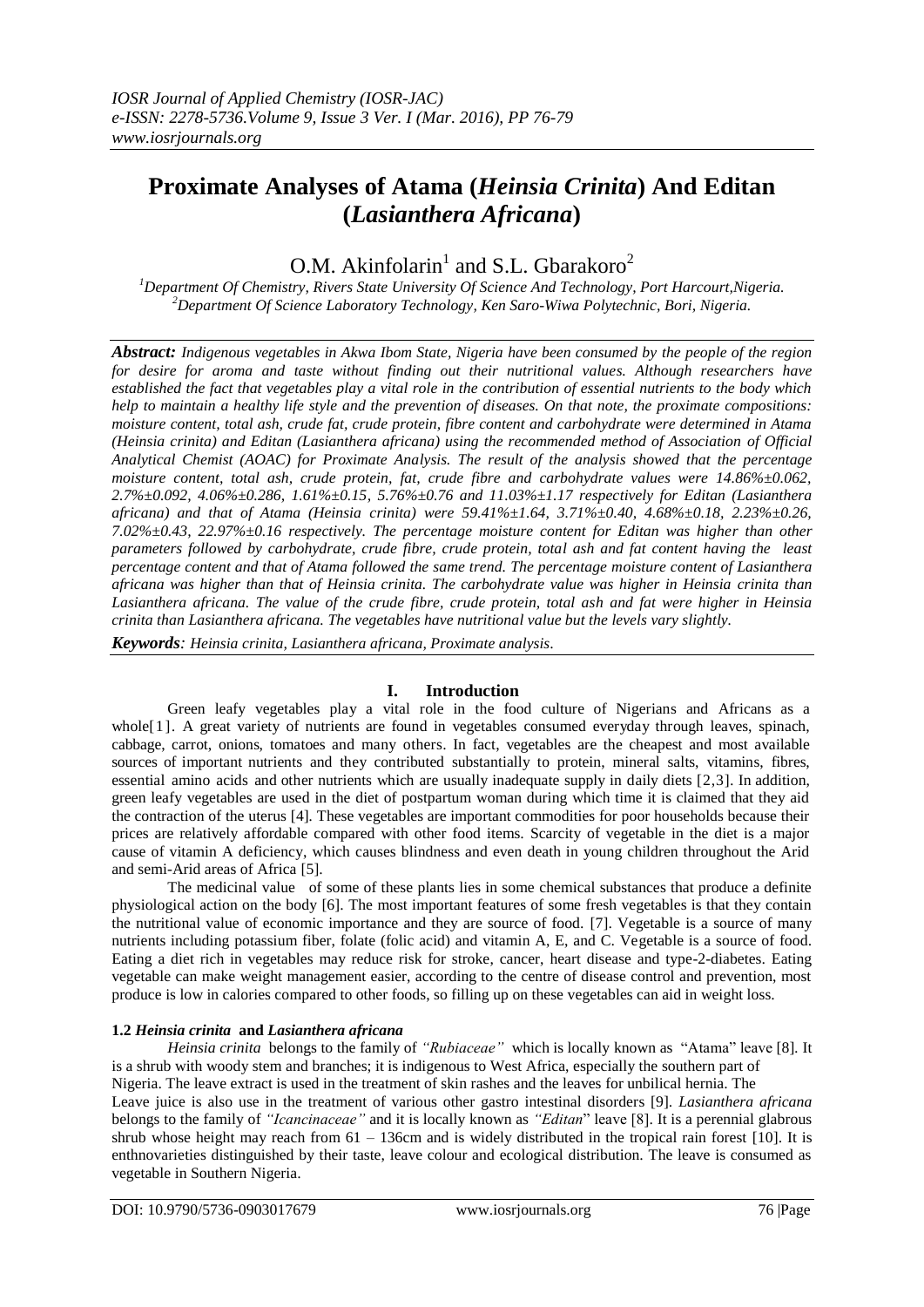Ethnobotanically, *Lasianthera africana* is used as antacid, analgesic, antiulcergenic, anti-diabetic and antimalarial [8]*.* It has been reported to be bacteriostatic and fungicidal anti-diabetic and anti-plasmodia [11,12,13].

Having realized the wide spread usage of these vegetables which are indigenous species in southern part of Nigeria, it becomes necessary to carry out proximate analysis by determining the percentage composition of moisture content, total ash, fat, crude fiber, protein and carbohydrate content and compare the measured parameters of the two leaves.

## **II. Materials And Methods**

#### **2.1. Sample collection sample treatment**

Fresh samples of *Heinsia crinite* and *Lasianthera africana* was gotten from a garden in Odoro Ikot which is located in Essien Udim Local Government Area of Akwa Ibom State, Nigeria.

The sample was handpicked and oven dried at a temperature of 105°c for two hours and the dried sample was allowed to cool then ground into fine powder and the ground sample was put into a sample bottle until analysis

#### **2.2. Proximate analysis**

The quantitative determination of the various parameters including moisture content, total ash, fat, crude protein, crude fiber and carbohydrate were carried out using the recommended method of Association of Official Analytical Chemist (AOAC 1990). Moisture content was determined by the drying 10g of the sample in air oven at  $105^{\circ}$ C until constant weight was obtained, 16-18 hours [14]. In crude protein determination, Nitrogen was determined by the Kjedahl method and converted to protein by multilplying by a factor of 6.25, and to determine the total carbohydrate, the method based on difference was employed using the equation:

Total carbohydrate =  $100 - [$  % crude protein + % crude fat + % crude fibre + % crude total ash] (1)

### **III. Results And Discussion**

The results of the proximate analysis are show below:

| <b>Table 1:</b> | Proximate analysis of Heinsia Crinita and Lasianthera Africana. |
|-----------------|-----------------------------------------------------------------|
|-----------------|-----------------------------------------------------------------|

| <b>Sample</b> | Moisture         | <b>Total</b><br>Ash | protein<br>Crude | Fat $(\% )$     | fibre<br>Crude  | Carbohvdrate     |
|---------------|------------------|---------------------|------------------|-----------------|-----------------|------------------|
|               | content $(\% )$  | (9/0)               | (9/0)            |                 | (%)             | $($ %)           |
| Atama         | $59.41 + 1.64$   | $3.71 \pm 0.40$     | $4.68 + 0.18$    | $2.22 \pm 0.26$ | $7.02 \pm 0.43$ | $22.97 \pm 0.61$ |
| Editan        | $74.86 \pm 0.06$ | $2.71 + 0.09$       | $4.07 + 0.28$    | $1.61 + 0.15$   | $5.76 + 0.76$   | $11.03 + 1.17$   |



**figure 1:** Result of Proximate Analysis of Editan *(Lasianthera africana)*



**figure 2:** Result of Proximate Analysis of Atama *(Heinsia crinita)*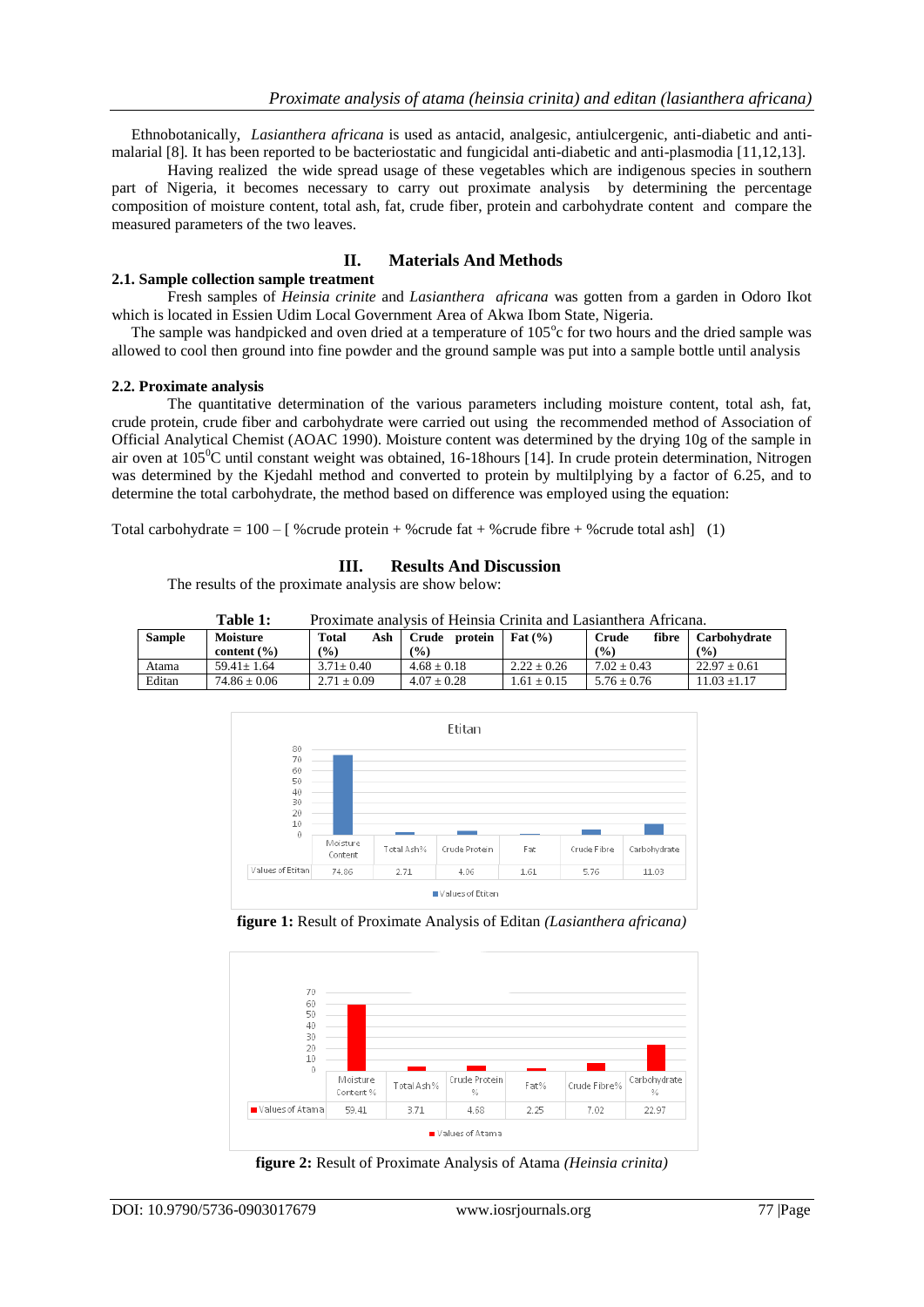

**figure 3:** Comparison of Atama (*Heinsia crinita)* and Editan (*Lasianthera africana)*

In comparison, the result showed a high percentage fraction of moisture content in *Lasianthera africana* than *Heinsia crinita* and the percentage total ash, crude protein, fat, crude fiber and carbohydrate was higher in *Heinsia crinita* than *Lasianthera africana*High moisture content helps in maintaining the protoplasmic contents of the cells [15]. It also supports a greater activity of water-soluble enzymes and co-enzymes needed for metabolic activities of these leafy vegetables [16]*.* However, high moisture content makes vegetables susceptible to spoilage [15]; microorganisms that cause spoilage are known to thrive in foods containing high moisture content [17]. Ash content in leafy vegetables is reflection of the amount of mineral elements present in the vegetable [18]. High ash content in a leafy vegetable would imply high mineral content, hence very nutritious But Ukam, (2008) reported that it could be the reveres if it contained toxic metals which also contribute to the ash percentage in leafy vegetables [19]. Therefore, high ash content is not necessarily a conclusive factor regarding the health benefits of vegetables. Protein is an important part of diets that is used in body building and repair of tissues [20].Dietary fat is a major determinant of palatability of food [21]. It has also been reported that vegetables fats and oil lower blood lipids, hence contribute to reduction in the occurrence of diseases associated with damage of coronary artery [22]. Fiber is known to cleanse the digestive tract, remove potential carcinogens from the body, as well as keep blood sugar levels under control [17].

Carbohydrate provides the body with fuel and energy that is required for daily activities and exercise. The human body needs constant supply of energy to function properly, and lack of carbohydrate in the diet may result in tiredness or fatigue, poor mental function and lack of endurance and stamina.

#### **IV. Conclusion**

The results obtained show that the two leaves are of important benefits to the body. However, further analysis like the mineral component as well as the level of pollutants and anti-nutrients present in these vegetables may be carried out in order to accurately determine the nutritional value.

#### **References**

- [1]. J. K. Mensah, R. I. Okoli, J. O. Ohaju-Obodo and K. Eifediyi, Phytochemical, Nutritional and medicinal properties of some leafy vegetables consumed by Edo people of Nigeria. African Journal of Biotechnology, 7, 2008, 2304 – 2309.
- [2]. J. C. Okafor, Horticulturally promising indigenous wild plants species of the Nigerian Forest Zones. Acts Horticulture, 123,1983. 165-177.
- [3]. T. C. and H. E. Gaga, Nutritive value and of blanching on trypsin and chymotrypsin inhibitor activities of selected leafy vegetables. Plant Foods Human Nutr., 54: 1999, 271 – 283.
- [4]. P. U. Emebu and U. Anyika, Proximate and composition of Kale (Brassica Oleracea) grown in Delta State, Nigeria. Pak. Journal Nutr., 10, 2011, 190 -
- [5]. B. N. Okigbo, Broadening the Food base in Africa. The potential of traditional food plants. Food Nutritional 12, 1986, 4 17.
- [6]. H. O. Edeoga, D. E. Okwu and B. O. Mbaebie, Phytochemical substituents of some Nigerian medicinal plants. African Journal of Biotechnology, 4 (7),2005, 685 – 688.
- [7]. D. Okafor and S. M. Okoro (2004). The useful plants of West Tropical Africa. Families MR, Royal botanic Garden. (4),2004, 805.
- [8]. J. E. Okokon, B. S. Anita and E. E. Umoh, Antiulcerogenic activity of ethanolic leaf extract of Lasianthera Africana. African Journal of Traditional complement. 6, 2009, 150 – 154.
- [9]. I. Etukudo, Ethnobatany: Conventional and Traditional Use of plants; Verdict Press: Uyo, Nigeria, 2003. [10]. J. Hutchinson and J. M. Dalziel, Flora of West Tropical Africa. 2<sup>nd</sup> Edition. Crown Agents for
- J. Hutchinson and J. M. Dalziel, Flora of West Tropical Africa. 2<sup>nd</sup> Edition. Crown Agents for overseas Government and administration Vol. 1, Part 2,1973, pp. 638.
- [11]. A. Y. Itah, Bactericidal and bacteriostatic effect of edible leafy vegetable extract on growth of canned food borne bacteria. Trans. Nig. Society Bio. Conserv., 6, 1997, 103 – 111.
- [12]. J. E. Okokon, B. S. Anita and E. E. Umoh, Antiulcerogenic activity of ethanolic leaf extract of Lasianthera Africana. African Journal of Traditional complement. 6, 2009, 150 – 154.
- [13]. A. Ekanem, Actidiabetic activity of ethanolic leaf extract and fractions of Lasianthera Africana on Alloxan diabetic rats. M.Sc. Thesis, Uyo university, Nigeria, 2006.
- [14]. AOAC, Official Methods of Analysis  $(17<sup>th</sup>$  ed.), Gaithersburg. MD, USA AOAC International Method 923.03, 2000.